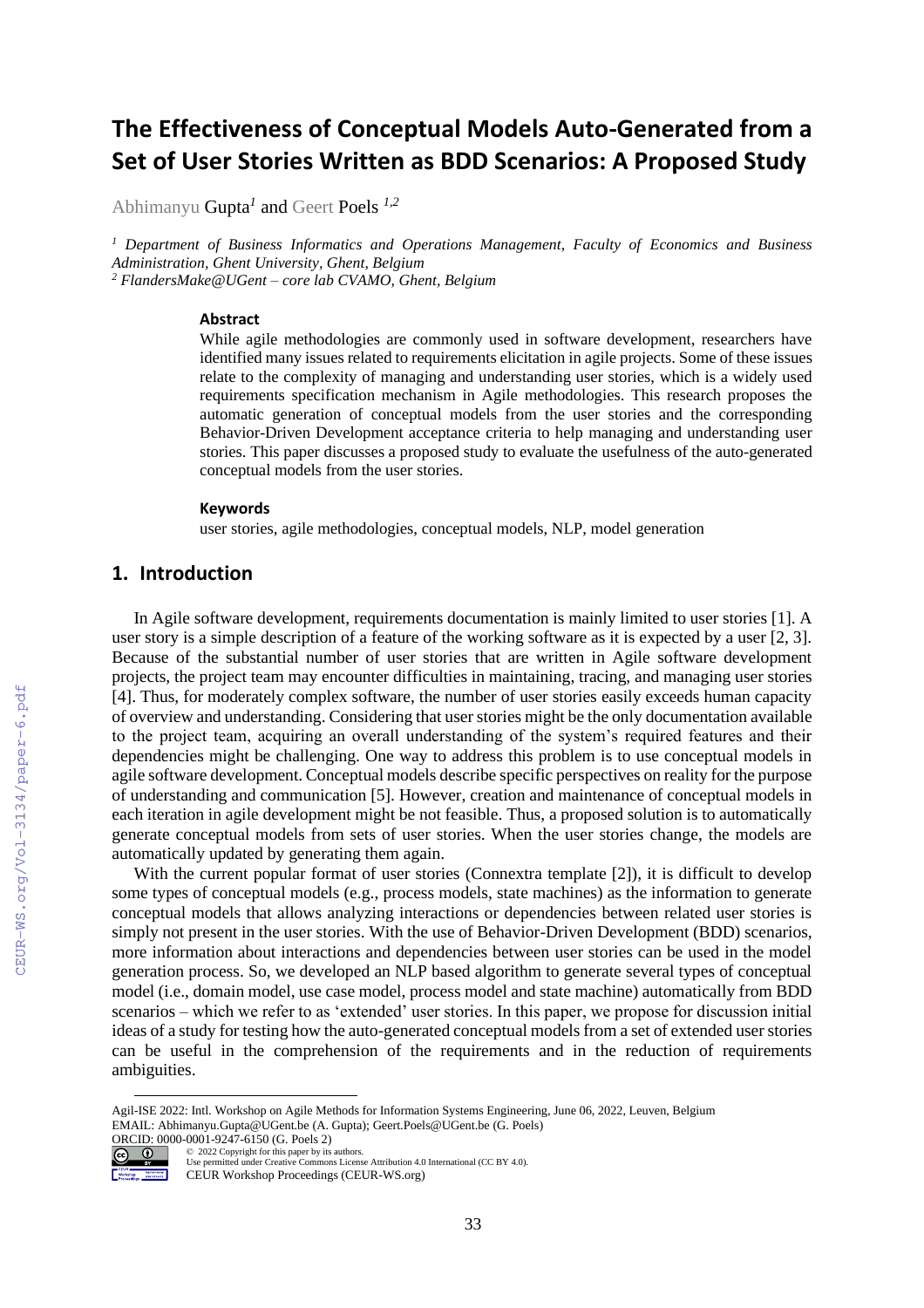In the next section, we briefly outline the approach and the framework that we used to develop the algorithm that generates multiple conceptual models from a set of related extended user stories. This is followed by a demonstration of the inputs and outputs of a tool we developed by implementing the algorithm. Then in the next section we propose how to evaluate the usefulness of the models generated by the tool in terms of ensuring better comprehension of the requirements. The last section presents some further reflections.

### **2. Approach and framework**

As stated in the Introduction, we define *extended user stories* as user stories that are supplemented by the acceptance criteria in BDD scenarios. A BDD scenario consists of a feature title, an associated user story and the scenario proper which is defined by three keywords – "Given", "When", and "Then" [6], for three distinct parts of the scenario – precondition, trigger and postcondition – which are the three components of the acceptance criteria for user stories. The "Given" indicator marks the precondition part in the scenario, in which the context is described that is assumed by the user story. The action to be performed on the object as described in the means part of the user story, can only be triggered in this context, which is expressed in terms of one or more system objects and their states, where object states can be the result of actions described in other user stories (i.e., thus indicating dependencies between user stories). The trigger part, with indicator "When", describes one or more events that trigger the action described in the user story to be performed. Finally, the "Then" indicator marks the postcondition part of the scenario that describes the outcome(s) of the user story in terms of object states achieved. The BDD scenario template that is recommended by the Agile community [6] is presented in [Table 1.](#page-1-0)

### <span id="page-1-0"></span>**Table 1**

The BDD Scenario Template [2]

| <b>BDD</b> Scenario                                       |
|-----------------------------------------------------------|
| <i>Feature: [title]</i>                                   |
| User story: As a [role] I want to [means] so that [ends]. |
| Scenario: [title]                                         |
| Given [context] And [some more context],                  |
| When [some event occurs] And [some other event occurs],   |
| Then [outcome] And [some other outcome].                  |

Using the above template, an example of an extended user story is: As a customer, I want to cancel a service request so that the team can focus on other active requests. Given a service request is submitted or open, when the customer decides to cancel the service request, then the service request will be canceled.

Our proposed framework [\(Figure 1\)](#page-2-0) on developing multiple conceptual models is based on the generic framework proposed by [7] as similar stages related to NLP analysis and creation of intermediate data are followed. The inputs are a set of related extended user stories and thus the input has richer information than a set of standard user stories and more structure than textual requirements. Also, our framework generates multiple related conceptual models simultaneously unlike previous research where the focus is to generate one type of conceptual model.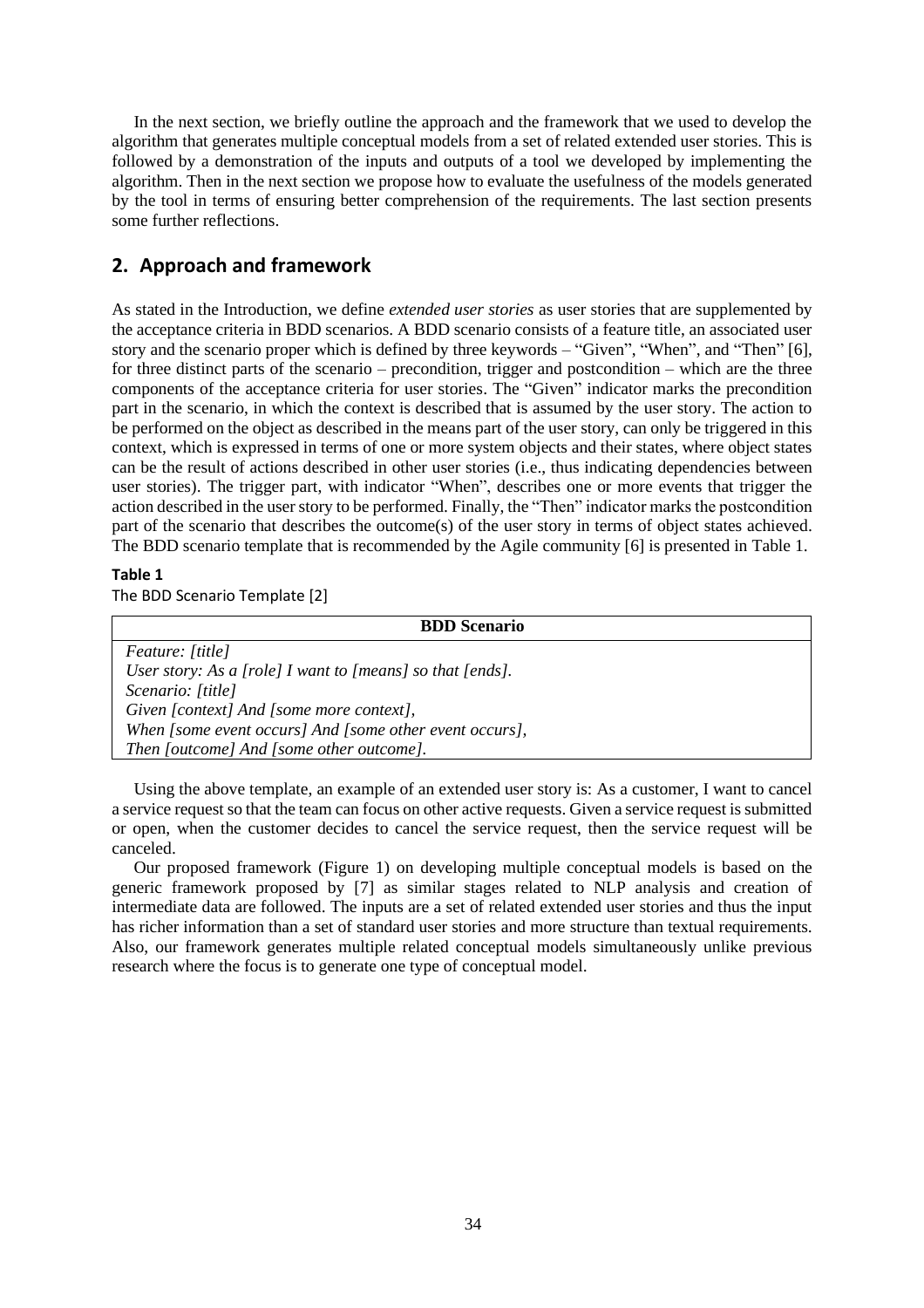

<span id="page-2-0"></span>**Figure 1**: Framework of developing multiple conceptual models from extended user stories

Using the algorithm, we generate from the set of related extended user stories, four different types of models: use case models(for what purposes systems are used by users), process models (what actions are performed by/for which users and in what order), domain models (what objects the system needs to store data about, how these objects are related, and which actions changes their data), and state machines (how the state of objects, as represented by their data, changes through actions). The models we generate are stylized versions of these model types, which capture the most essential information as found in, for instance, their UML counterparts. Some model constructs are not used in the stylized versions because the information to generate the models is not present in the extended user stories.

### **3. NLP Based tool and Outputs**

We demonstrate the creation of the multiple conceptual models using our NLP based tool. We consider an example set of user stories whose objective is to create an application for handling service requests of the IT users in an organization. There are two defined roles who can use the application – customer (i.e., IT users as customers of the IT support team) and support assistant. A customer can create and cancel a service request and approve or reject the work done by the support assistants in response to the service request. A support assistant can accept a service request, after which he or another support assistant can resolve the service request. The set of six extended user stories is shown below in Table 2. This set is then used as input file for the tool.

#### **Table 2**: **A sample set of extended user stories**

- 1. As a customer, I want to create a service request so that I can have my problem solved. Given that the customer is active, when he submits a service request then the service request should be submitted.
- 2. As a support assistant, I want to accept so that I can start working on it. Given it is submitted, when the team starts working on it then it is open.
- 3. As a support assistant I need to resolve so that the customer can close the ticket. Given a service request is open, when the team resolves it, then it is fixed.
- 4. As a customer I need to approve the service request so that it can be closed. Given a service request is fixed, when I approve it, then the service request becomes closed.
- 5. As a customer I need to reject the service request so that it can be reopened. Given a service request is fixed, when I reject it, then the service request is open.
- 6. As a customer I want to cancel a service request so that the team can focus on other active requests. Given a service request is submitted or closed when customer cancels it then it will be canceled.

After inputting, this sample set of extended user stories is processed by the tool to create multiple conceptual models. For preservation of space, we are showing the use case (model), state machine for the service request, and the process model in Figure 2. The domain model (showing relationships between concepts) is not included in Figure 2. Also, note that as we currently use our tool as a research tool, some features of the models are not shown as in their UML counterparts, although the information is present. For example, non-sequential sequence flow in processes is shown using symbols inside the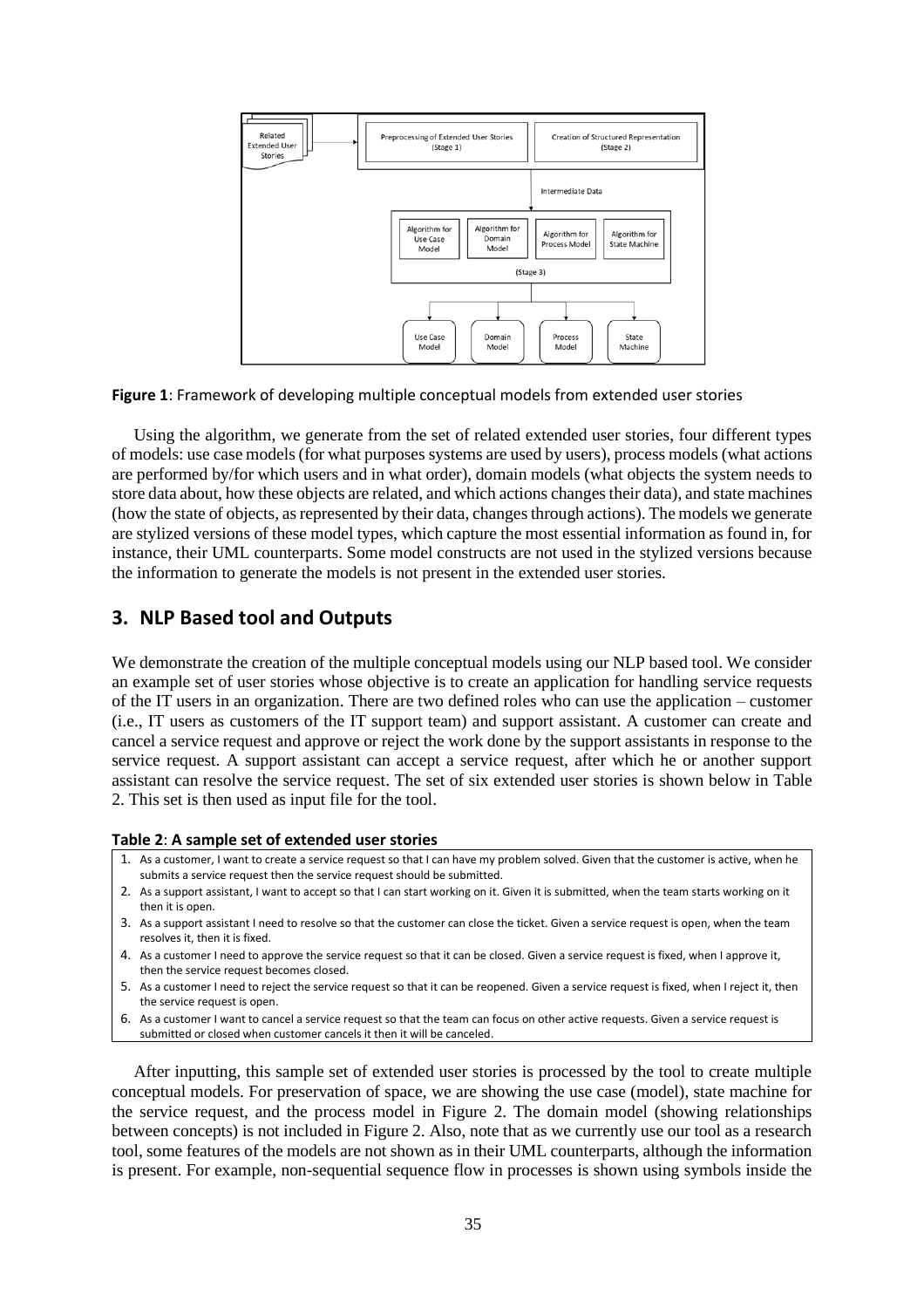

activities – the process model in Figure 2 indicates that "cancel service request" can follow after "create service request" or "approve service request."

**Figure 2**: Multiple conceptual models generated from Table 2

# **4. Evaluating the usefulness of the generated models**

In the current stage of the research, we intend to conduct a qualitative study to evaluate the usefulness of the auto-generated conceptual models from a set of extended user stories. Our primary objective is to identify the value that automatically generated conceptual models can bring to Agile practitioners. We will conduct in-depth semi-structured interviews with ten agile practitioners. We prefer to conduct a qualitative study rather than a quantitative study (e.g. an experiment), as qualitative studies help to achieve depth of understanding of a phenomenon rather than breadth of understanding [8]. The Agile practitioners will be selected based on their experience (i.e., at least five years of experience in practicing Agile software development). Because of the small sample size and specific experience required to participate in the study, we will use a purposeful sampling strategy [8].

Research suggests that some organizations use high level conceptual models such as domain models and mind maps [9, 10] in Agile development but the use of multiple conceptual models (as described in this paper) is not common. Therefore, we plan to gradually introduce and engage our interviewees with the auto-generated conceptual models created by our tool. We will conduct the interviews in three stages.

In the first stage, the goal is to identify the perceived benefits of using conceptual models in Agile software development. In this stage, we will not disclose the tool to create auto-generated conceptual models from user stories. The interview questions that guide this stage of the interview are: (1) what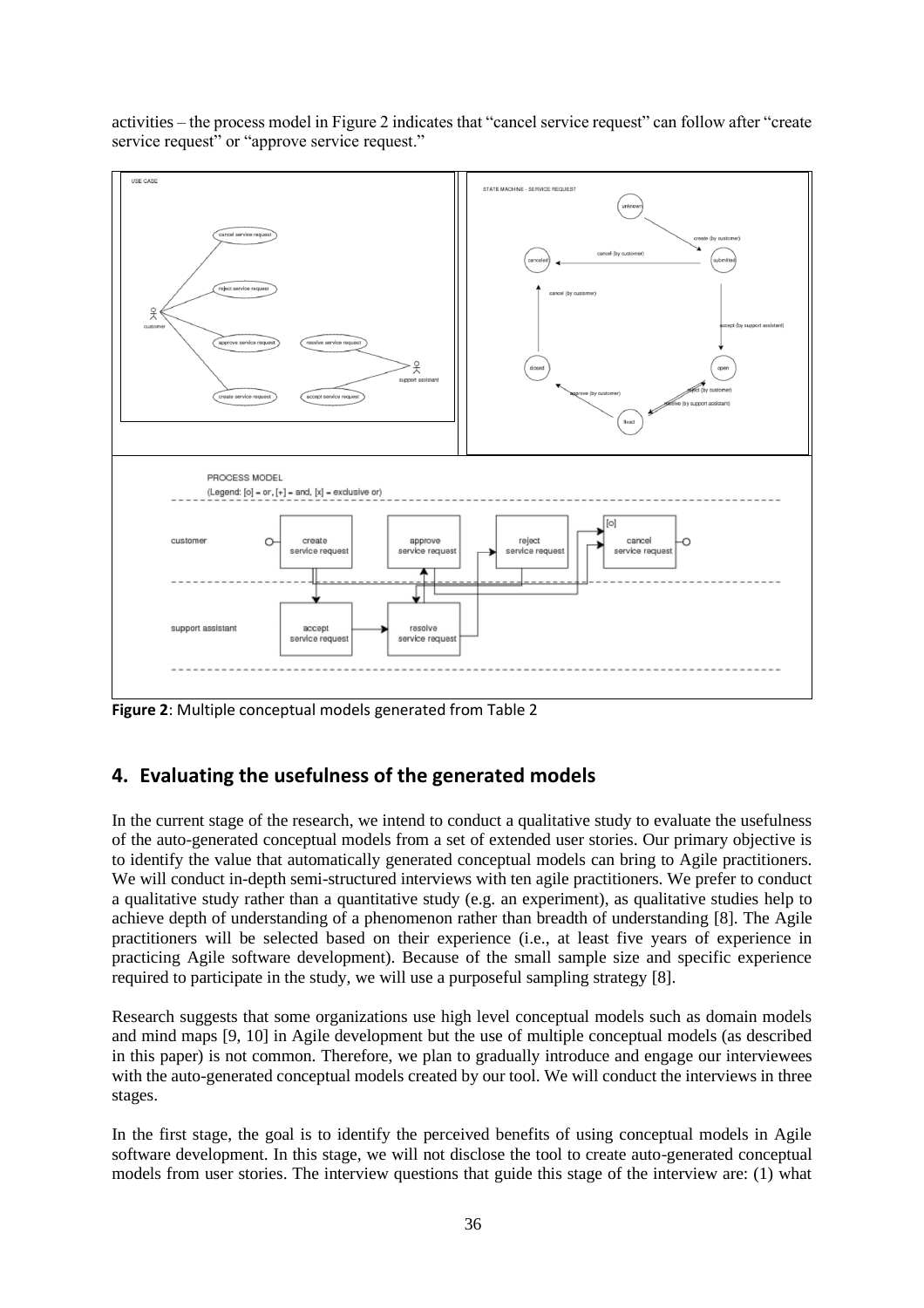are the potential benefits of using conceptual models when using an Agile methodology? (2) what are the potential pitfalls in using conceptual models using an Agile methodology? (3) what specific conceptual models will you use and for what task? At this stage, we do not anticipate in-depth responses to these questions. This could be because our interviewees may not be familiar with multiple conceptual models. However, we wish to find out their prior expectations regarding the use of conceptual models even if they do not have much experience in using models.

In the second stage, we will introduce the tool to create auto-generated conceptual models from user stories. We will first show the practitioners the BDD template (Table 1) and then demonstrate with the tool how a set of extended user stories (Table 2) generates conceptual models (Figure 2). We will then continue the interview by revisiting the same questions as in stage 1. We now anticipate different responses as the interviewees might now have more concrete ideas about the use of conceptual models and that they can be generated automatically from a requirements artifact (i.e., user stories) that they are used working with.

In the third stage, we will actively engage the interviewees with the tool such that they can experience using auto-generated models. The motivation for this step is to demonstrate to the participant how minor changes in a set of user stories can drastically modify the corresponding conceptual models, making the changes visible. We will delete a user story from the set of six without the participant knowing which user story is deleted. We will then ask the participant to find out which one of them was deleted. Next, we will use the tool to automatically generate the conceptual models from the modified set and show to the participant. Then we will ask the participant whether the models help identify the deleted user story.

Then we will make minor modification to a user story (from the original set), which can bring large effect of the conceptual models, without the participant knowing what is modified. Next, we will use the tool to automatically generate the conceptual models from the modified set and show to the participant. Then we will ask the participant whether the models help identify the modified user story. For example, we will change the word "closed" to "fixed" in user story 6. The revised user story is "As a customer, I want to cancel a service request so that the team can focus on other active requests. Given a service request is submitted or *fixed*, when customer cancels it then it will be canceled." After the change in the user story, we will ask the practitioners to identify what was changed in the user story. We will then show the modified conceptual models. (e.g., Figure 3). In this Figure, we note that the sequence flow from "approve service request" to "cancel service request" is removed and the sequence flow from "resolve service request" to "cancel service request" is introduced from the previously generated process model (Figure 2). This change also identifies "approve service request" as an end event.



**Figure 3**: Revised Process Model after changing one word in the sixth user story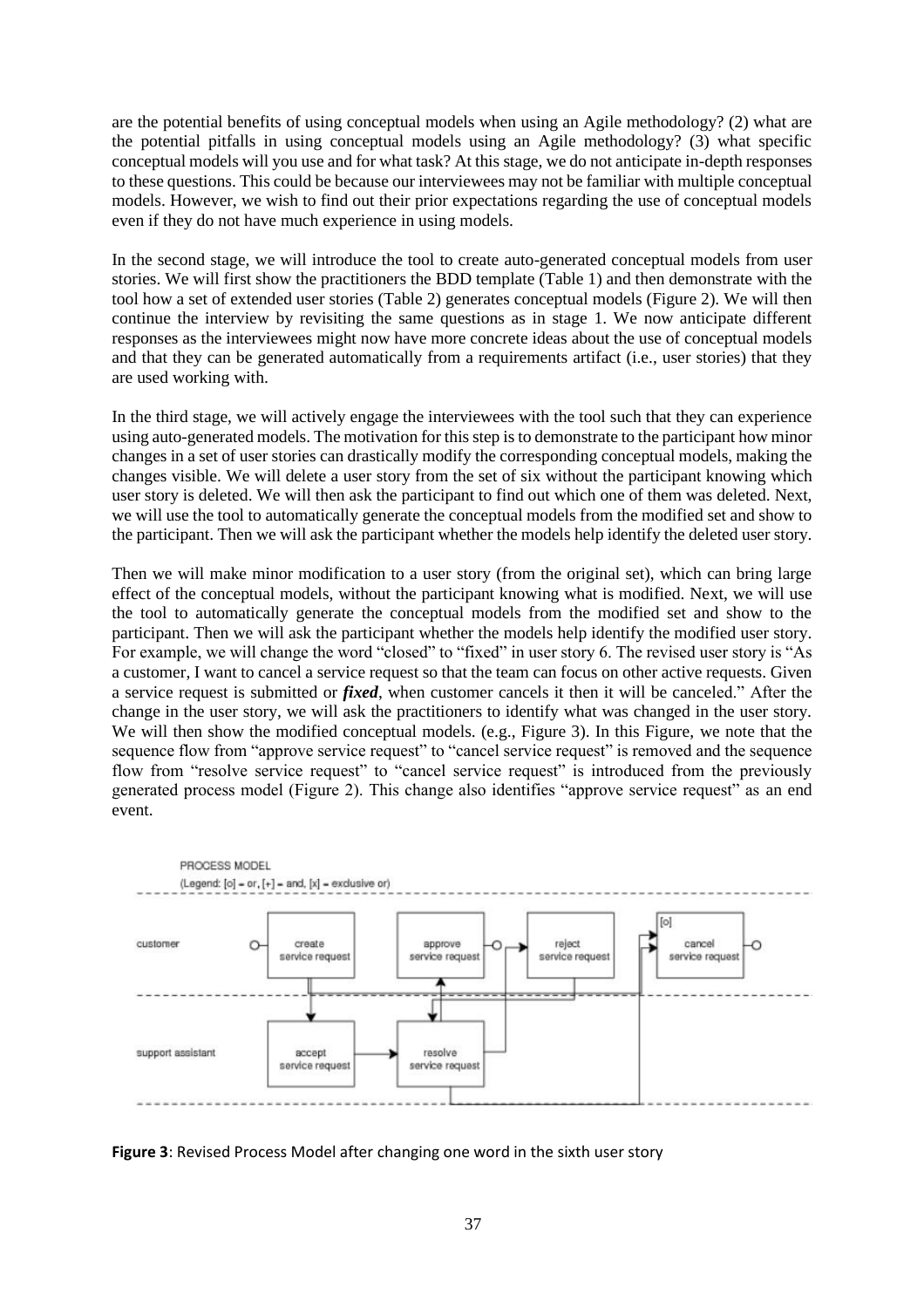After engaging with the practitioners with the tool, we will repeat the questions asked in the previous two stages. We will also ask specific questions such as "how automatic generation of conceptual models can benefit management of user stories?" "What specific ways will you use the conceptual models in managing the process of software development?", and "what would you do differently in managing user stories, if you had access to this tool?"

By demonstrating the functionality of the tool, we intend to engage the practitioners with the conceptual models. As the tool automatically recreates conceptual models with whatever input is provided, we indirectly demonstrate that users need not maintain the versioning of the conceptual models as these models are automatically updated after each iteration in the user stories. Conceptual models are used primarily for overall domain understanding and communication [5] but in this research we would like to identify what agile practitioners can do specifically with the conceptual models. For example, when the process model generated from the user stories is clearly incomplete (e.g., no path from the start event to the end event), we wish to find out whether practitioners can infer what this means for the user stories (e.g., based on the models, can they detect that the set of user stories is incomplete)?

We will record the interviews and create transcripts. At the end of all the interviews, we will identify ideas or concepts from the transcripts by tagging codes that summarizes those ideas or concepts. Then we will perform a qualitative analysis using those ideas and concepts to understand the practitioners' opinions about how useful the auto generated conceptual models are. We will repeat the analysis in each stage of interview of practitioners. We anticipate that practitioners will demonstrate high engagement level in the last stage of interview and will come up with responses on creative use of conceptual models in agile methods.

# **5. Reflection**

In practice, even if the use of conceptual models would have value in Agile software development, developing multiple conceptual models from user stories would require knowledge and skills that may not be present. Thus, a key advantage of our approach is that the developers need not know how to create conceptual models. If the user stories that are used as input to the tool are consistent and accurate, then the conceptual models that are automatically generated are also consistent and accurate. Similarly, users do not have to maintain the conceptual models when the user stories change. Version controlling of the set of the user stories will generate different versions of the conceptual models and therefore maintenance of the models will be easy. To identify the usefulness of the generated models in practice, we propose to do a study with practitioners where we will engage the practitioners to interact with the user stories and the conceptual models generated from them. The intention of this study is to understand the benefits of automatically generation of conceptual models from the user stories.

# **6. Acknowledgements**

This work was supported by the Fund for Scientific Research – Flanders (FWO) (Research Project Grant G.0101.16N-39515). We also acknowledge the guidance of Dr. Palash Bera in this research.

# **7. References**

- [1] I. Inayat and S. S. Salim, "A framework to study requirements-driven collaboration among agile teams: Findings from two case studies," *Computers in Human Behavior,* Article vol. 51, no. Part B, pp. 1367-1379, 10/1/October 2015 2015.
- [2] M. Cohn, *User Stories Applied: For Agile Software Development*. Boston: Addison-Wesley, 2004.
- [3] D. Leffingwell, *Agile Software Requirements: lean requirements practices for teams, programs, and the enterprise* (Agile Software Development Series). Boston: Addision-Wesley, 2011.